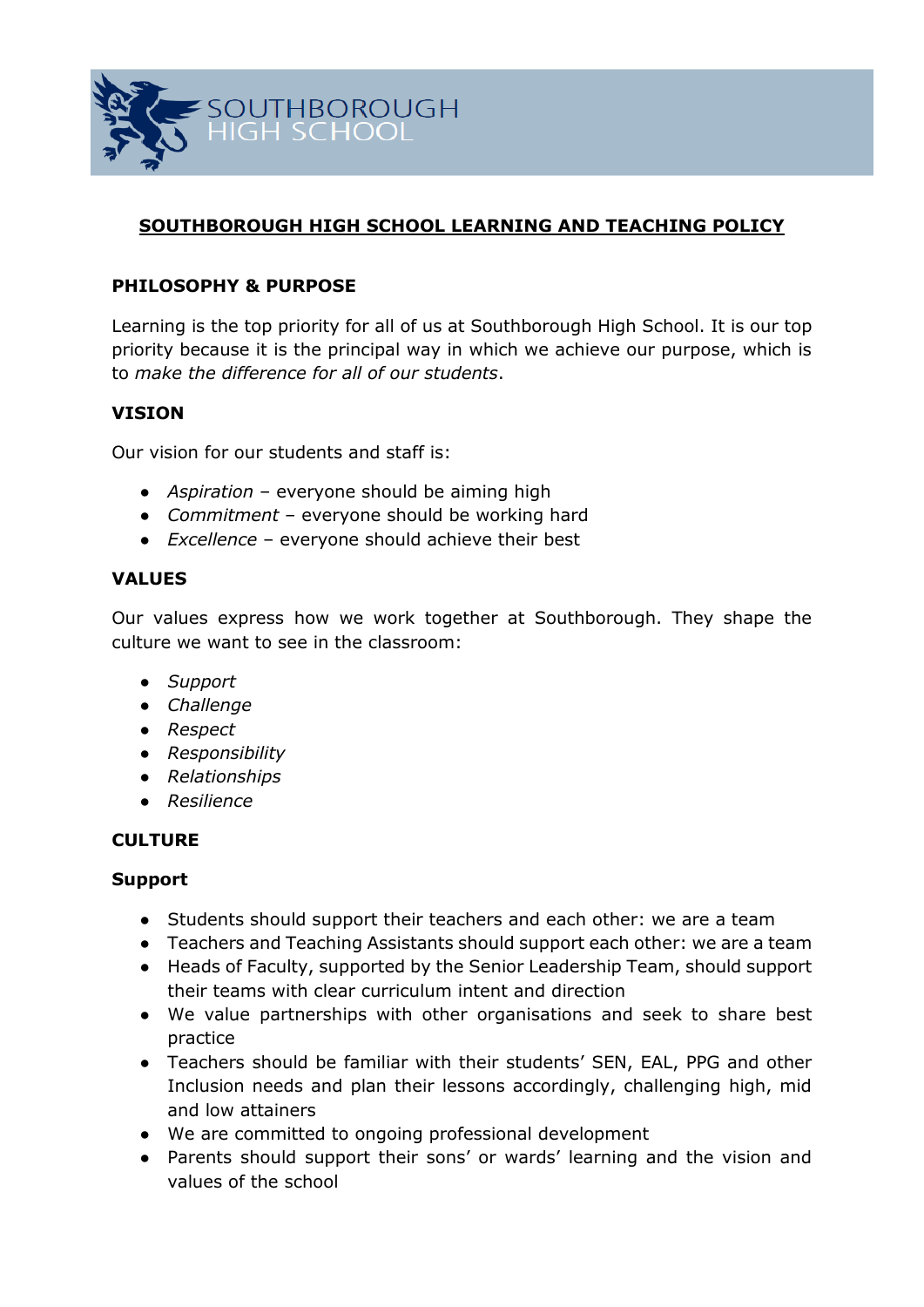# **Challenge**

- All members of the Southborough community should have high expectations of what we can achieve
- We aim to stretch all students academically
- We aspire to a "high challenge" culture, where we are comfortable taking academic and pedagogical risks
- Teachers should challenge each other to be the best they can be
- We welcome feedback from parents, carers, students, the community and other stakeholders

### **Respect**

- All members of the Southborough community should treat each other with respect in lessons and beyond
- We treat our local and wider community with care and respect

# **Responsibility**

- Students are encouraged to take ownership of their own learning via their lessons, homework, exercise books, text books, e-learning etc
- Teachers are expected to generate a culture of responsibility and trust in their classes

### **Relationships**

- We aspire to an inclusive, caring culture for all members of our community
- We know our students and plan our lessons accordingly
- We use a restorative approach to behaviour

#### **Resilience**

- Learning can be difficult: we don't give up
- Teaching can be difficult: we don't give up

# **THE SOUTHBOROUGH SEVEN**

These techniques are based on *Rosenshine's Principles of Instruction* and have been selected as particularly suitable for Southborough High School:

- 1. Daily review/weekly and monthly review
- 2. New material in small steps
- 3. Ask questions
- 4. Provide models/scaffold for difficult tasks
- 5. Guide student practice
- 6. Check student understanding
- 7. Independent practice

All lessons should be thoroughly planned to include at least three of these techniques.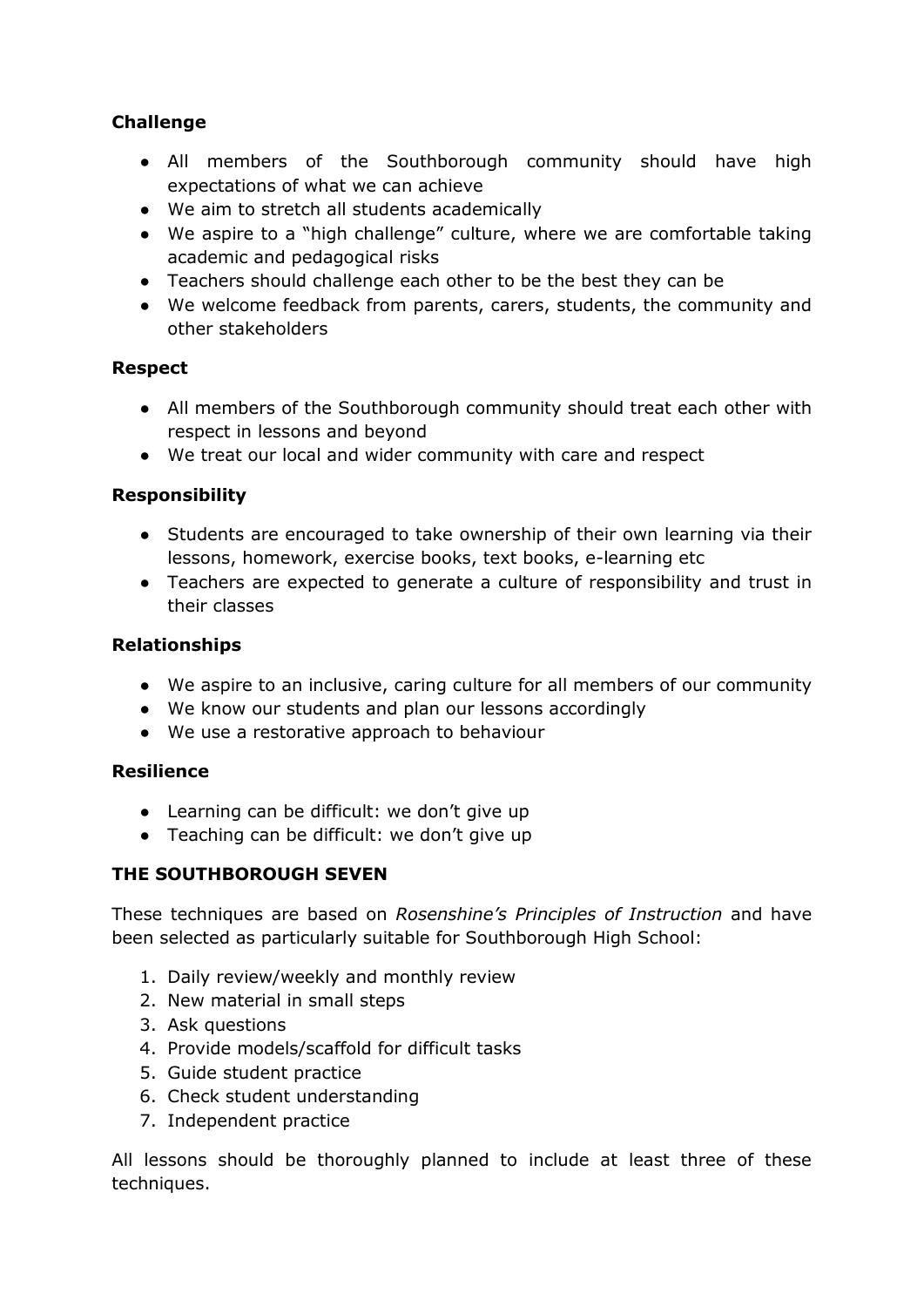# **PROCEDURE**

#### **Planning and Preparation:**

- All teachers should plan lessons that allow all students to progress in their learning
- Learning tasks and outcomes should be evident and clear to the students
- Success criteria should be made clear to all students
- The lesson should have a structure which will typically involve key elements of the Southborough Seven
- A variety of learning activities should be planned, taking into account the individual needs of the students
- The use of resources, including ICT, must be carefully planned to enhance learning.
- A variety of active questioning techniques should be used and some questions could be pre-planned
- All teachers should have an in depth knowledge and understanding of the scheme of work / exam syllabus they are teaching

# **Teaching:**

- Teachers should encourage individual, small group and whole class activities; all of which promote independent learning
- Positive behaviour for learning strategies should be used with a classroom ethos of praise and encouragement.
- Appropriate school policies should be followed for behaviour management

# **Assessment & Marking:**

- Teachers should assess students' work regularly, according to the schools marking and feedback policy
- Staff should use analysis of assessments and tracking data to inform their teaching and to structure intervention strategies
- Effective use of data is critical to inform students, parents and other staff of pupil progress towards targets

# **Tracking student progress:**

Teachers are responsible for regularly and accurately assessing each student's achievement. This is organised via three formal, calendared, Exam Weeks. Assessment data must be kept in the teacher's planner and logged onto the school data management system (SIMS); faculties will also often maintain progress tracking sheets.

This assessment data is then reported to parents.

All teachers will identify students in their class in need of additional support, including vulnerable groups such as pupil premium students, SEN students and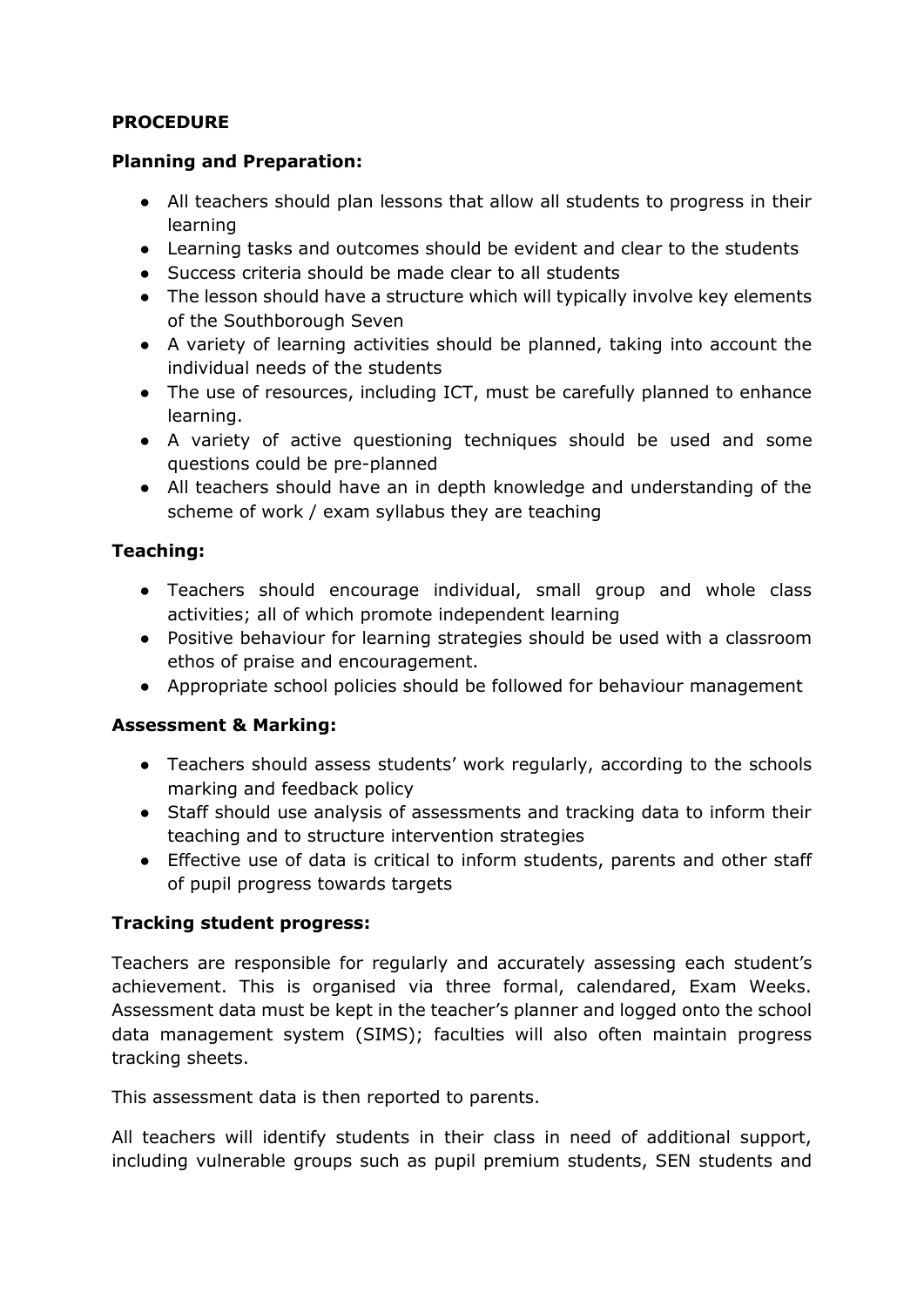the most able. Interventions put in place will be noted and will be used to inform planning.

All Heads of Faculty and Heads of Year are responsible for monitoring assessment across their Faculty or Year Group, analysing data appropriately and identifying individuals or groups who are making less progress than expected, and to intervene where necessary to ensure students get back on track.

Review of teaching and learning is undertaken by our regular Quality of Learning Reviews and will involve:

- Lesson observations
- Learning Walks
- Work scrutiny
- Student voice

### **ROUTINES**

Heads of Faculty should ensure coherent, values-driven, routines are implemented consistently by the teachers in their faculty

# **IMPLEMENTATION OF POLICY**

The implementation of this policy is supported by the following frameworks and documents:

- Appraisal Policy
- Professional standards for teachers DFE
- Continuing Professional Development
- Homework Policy
- Assessment and Marking Policy
- The Southborough Seven
- Behaviour Policy
- $\bullet$  The 4 Rs

#### **RESPONSIBILITIES**

The Headteacher is responsible, in consultation with the Senior Leadership Team for establishing the policy for the promotion of high quality lessons and for reviewing it with the Governors at the appointed review date.

The Deputy Headteacher (Quality Assurance) is responsible for quality assuring teaching and learning across the school.

The Lead Practitioner and the Learning & Teaching Group are responsible for the development of teaching and learning across the school.

The Senior Leadership Team is responsible for the implementation and day-to-day management of the policy and procedures. They will monitor the quality of